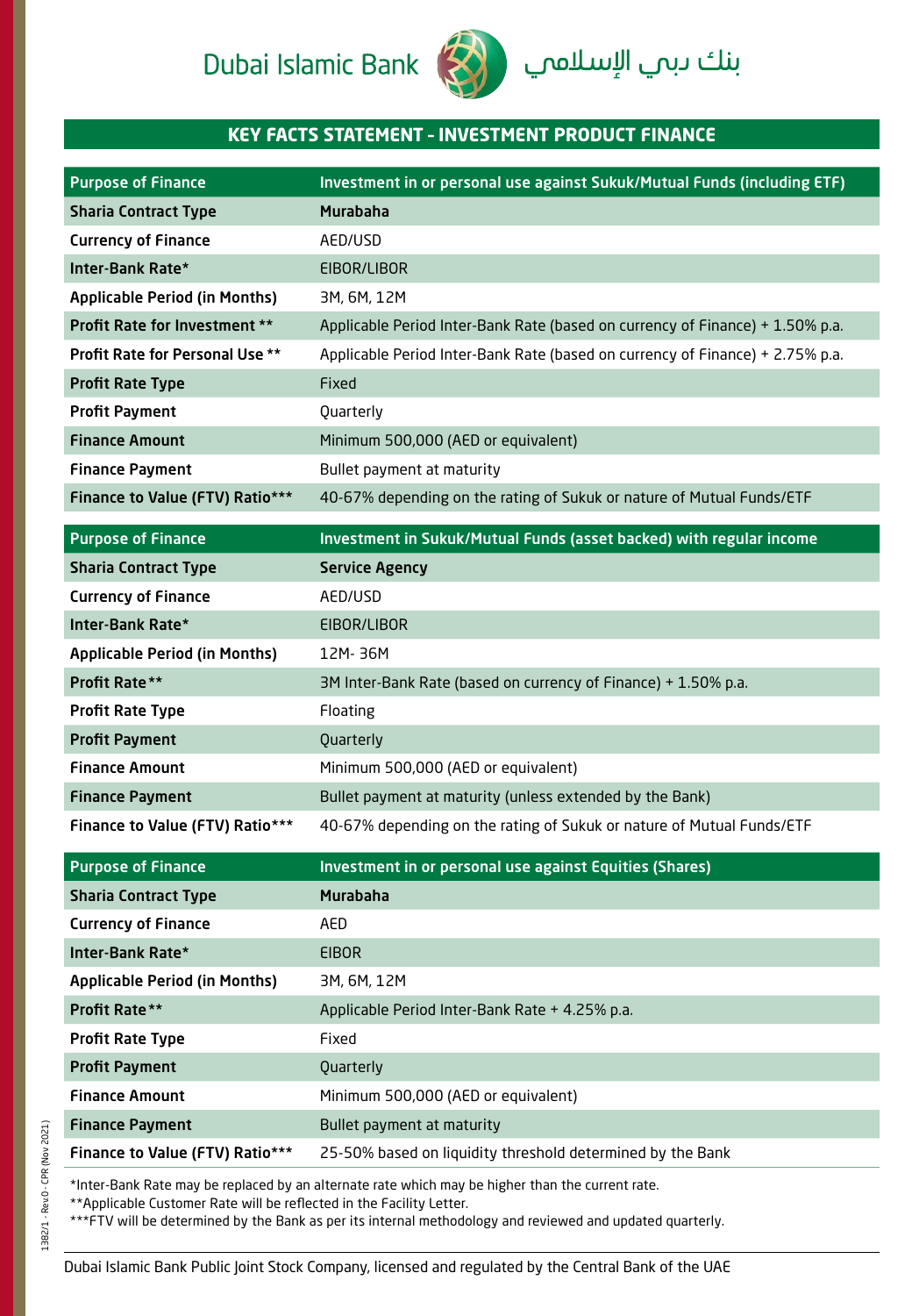

| <b>Other Payments</b>            |                                                                                                                                                                                                                                                                                                                                                                                                                                                            | <b>Nature of Payment</b>                                           |          |                    |          |                                                                                |
|----------------------------------|------------------------------------------------------------------------------------------------------------------------------------------------------------------------------------------------------------------------------------------------------------------------------------------------------------------------------------------------------------------------------------------------------------------------------------------------------------|--------------------------------------------------------------------|----------|--------------------|----------|--------------------------------------------------------------------------------|
| <b>Early Settlement</b>          |                                                                                                                                                                                                                                                                                                                                                                                                                                                            | No additional amount                                               |          |                    |          |                                                                                |
| <b>Donation Amount</b>           |                                                                                                                                                                                                                                                                                                                                                                                                                                                            |                                                                    |          |                    |          | Product of (Outstanding Amount) *(Days Outstanding /365)*(Profit Rate+2% p.a.) |
| <b>Agent's Fee (one-time)</b>    |                                                                                                                                                                                                                                                                                                                                                                                                                                                            | AED 15 (excluding VAT) payable to Agent under (Commodity) Murabaha |          |                    |          |                                                                                |
|                                  |                                                                                                                                                                                                                                                                                                                                                                                                                                                            |                                                                    |          |                    |          |                                                                                |
| <b>Sharia Structure</b>          |                                                                                                                                                                                                                                                                                                                                                                                                                                                            |                                                                    |          |                    |          |                                                                                |
| Murabaha:                        | Under a Murabaha contract, based on a promise obtained from you upfront, Bank purchases the<br>underlying assets and subsequently sells it to you at a sale price which is a combination of cost price<br>plus profit amount calculated with reference to profit rate. The sale price is payable by you during the<br>term of finance.                                                                                                                     |                                                                    |          |                    |          |                                                                                |
| <b>Service Agency:</b>           | Under the service agency, Bank appoints you as its service agent to manage underlying assets. These<br>underlying assets are purchased by the Bank. Income generated by the underlying assets to the extent<br>of expected profit rate is paid to the bank and excess is for you as incentive.                                                                                                                                                             |                                                                    |          |                    |          |                                                                                |
| <b>Key Terms And Conditions:</b> |                                                                                                                                                                                                                                                                                                                                                                                                                                                            |                                                                    |          |                    |          |                                                                                |
| <b>Finance</b>                   | Facility amount provided by Dubai Islamic Bank PJSC (the Bank) to allow the Bank's Customer(s) either<br>to increase the magnitude of investment or to seek liquidity against existing investment for personal<br>use.                                                                                                                                                                                                                                     |                                                                    |          |                    |          |                                                                                |
| <b>Collateral</b>                | Sukuk, Mutual Funds (including Exchange Traded Funds - ETF), Equities or any other approved<br>investment.                                                                                                                                                                                                                                                                                                                                                 |                                                                    |          |                    |          |                                                                                |
| <b>Finance to Value</b><br>(FTV) | Ratio of Finance amount to the market value of Collateral against which Finance is provided. E.g. If<br>assigned FTV is 50% for investment of AED 1 Million; the Bank will provide Finance of AED 500,000<br>to the Customer.                                                                                                                                                                                                                              |                                                                    |          |                    |          |                                                                                |
| <b>Margin Call</b>               | The FTV threshold at which Customer must make a cash payment or provide additional Collateral<br>acceptable to the Bank, within 5 business days of the Bank's notice of a Margin Call, of sufficient value<br>to regularize the FTV back to the original FTV. If the Margin Call is not regularized within this time<br>period, the Bank may immediately accelerate, where applicable, all amounts due under the Finance,<br>and liquidate the investment. |                                                                    |          |                    |          |                                                                                |
| Sell-Out                         | The FTV threshold at which the Bank may immediately liquidate the Collateral.                                                                                                                                                                                                                                                                                                                                                                              |                                                                    |          |                    |          |                                                                                |
|                                  | <b>Approved FTV</b>                                                                                                                                                                                                                                                                                                                                                                                                                                        | <b>FTV Thresholds</b>                                              |          | Price* at FTV      |          |                                                                                |
|                                  |                                                                                                                                                                                                                                                                                                                                                                                                                                                            | <b>Margin Call</b>                                                 | Sell-Out | <b>Margin Call</b> | Sell-Out |                                                                                |
|                                  | 25%                                                                                                                                                                                                                                                                                                                                                                                                                                                        | 55%                                                                | 77.5%    | 45.4               | 32.3     |                                                                                |
|                                  | 40%                                                                                                                                                                                                                                                                                                                                                                                                                                                        | 64%                                                                | 82%      | 62.5               | 48.8     |                                                                                |
|                                  | 50%                                                                                                                                                                                                                                                                                                                                                                                                                                                        | 70%                                                                | 85%      | 71.4               | 58.8     |                                                                                |
|                                  | 60%                                                                                                                                                                                                                                                                                                                                                                                                                                                        | 76%                                                                | 88%      | 78.9               | 68.2     |                                                                                |
|                                  | 67%                                                                                                                                                                                                                                                                                                                                                                                                                                                        | 80.2%                                                              | 90.1%    | 83.5               | 74.4     |                                                                                |
|                                  | 75%                                                                                                                                                                                                                                                                                                                                                                                                                                                        | 85%                                                                | 92.5%    | 88.2               | 81.1     |                                                                                |
|                                  | *Initial price has been assumed to be 100.                                                                                                                                                                                                                                                                                                                                                                                                                 |                                                                    |          |                    |          |                                                                                |
|                                  | E.g. - At approved FTV of 50%, Margin Call will be triggered when FTV reaches 70% i.e. the price<br>reduces to 71.4. In other words, value of AED 1 Million will be reduced to AED 714,000 and you will<br>have a potential loss of AED 286,000 i.e. 57.2% of your investment contribution of AED 500,000.                                                                                                                                                 |                                                                    |          |                    |          |                                                                                |

You can regularize back to original FTV by making cash payment AED 143,000 or providing additional Collateral worth AED 286,000.

If you do not regularize within 5 Business Days or the FTV reaches 85% i.e. the price reduces to 58.8 and the investment value reduces to AED 588,000, the Bank will liquidate your investment and you will have an actual loss of AED 412,000 i.e. 82.4% of your investment contribution of AED 500,000.

**Secured Obligations** Investment for which Finance is availed will be held under lien until the Finance is fully settled. A Personal Guarantee of the authorized person is required in respect of Customer(s) who are corporate entities. Additional Collateral provided for Margin Call will also be held under lien. The Bank may dispose of the Investment and/or additional Collateral in the event of failure to service Margin Call or pay Finance at maturity. Any outstanding amounts due under the Finance may be settled from any other account held by you at the Bank.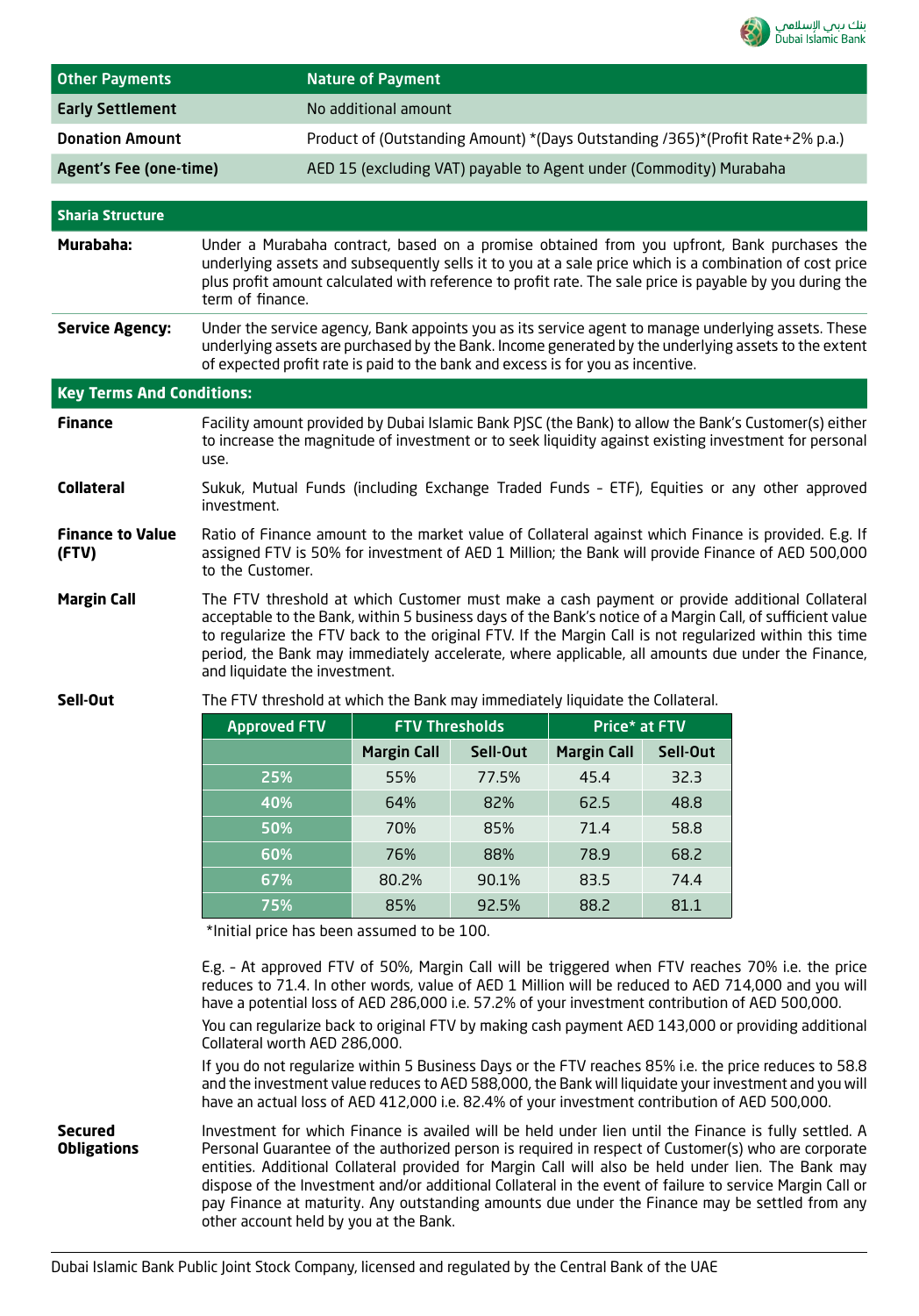

| <b>Notice Period</b>    | The Bank may amend the Terms and Conditions of Investment Product Finance subject to sixty<br>(60) calendar days' notice except for notice related to pre-closure and Margin Calls which have to be<br>satisfied in terms of the specific notice.                                                                                                                                                                                                                            |
|-------------------------|------------------------------------------------------------------------------------------------------------------------------------------------------------------------------------------------------------------------------------------------------------------------------------------------------------------------------------------------------------------------------------------------------------------------------------------------------------------------------|
| <b>Key Risks:</b>       |                                                                                                                                                                                                                                                                                                                                                                                                                                                                              |
| <b>WARNINGS:</b>        | Investment Product Finance could result in partial or, in extreme cases, total loss of your own<br>contribution for the investment underlying the Finance.<br>At maturity, you will have to make payment for all your obligations under Finance even if the<br>performance of the investment is negative.<br>Failure to meet your payments obligations on time may negatively affect your credit rating, which will<br>limit your ability to access financing in the future. |
| <b>Market Risk</b>      | The Decline in market value of investment underlying the Finance can lead to erosion of your capital<br>to a point of Margin Call scenario which could result in significant capital losses.                                                                                                                                                                                                                                                                                 |
| <b>Profit Rate Risk</b> | Rising Inter-Bank rates or change in Inter-Bank rate benchmark will increase the quarterly profit<br>payments payable by you under floating rate structure (Service Agency).                                                                                                                                                                                                                                                                                                 |
| <b>Liquidity Risk</b>   | You may not be able to sell your investment in the event of a Margin Call scenario, due to illiquid market<br>conditions and may have to fund your shortfall using other sources including Cash and Deposits.                                                                                                                                                                                                                                                                |
| <b>Credit Risk</b>      | The Issuer/Fund Manager of the underlying investment for which Finance is availed may default<br>resulting in erosion of your capital.                                                                                                                                                                                                                                                                                                                                       |
| <b>Collateral Risk</b>  | Underlying investment or additional Collateral provided by you in the form of Deposit or lien free<br>investment can be liquidated by the Bank, if the Finance remains outstanding at maturity or in the<br>event of failure to service a Margin Call.                                                                                                                                                                                                                       |
| <b>Cash Flow Risk</b>   | You must maintain adequate funding to service profit payments as per the Terms and Conditions of<br>the contract on a quarterly basis.                                                                                                                                                                                                                                                                                                                                       |
| <b>Reputation Risk</b>  | If any dues on the availed Finance remains outstanding for more than sixty (60) days, you will<br>be reported to the Central Bank and AI Etihad Credit Bureau (AECB), which could impact your<br>creditworthiness assessment within the UAE.                                                                                                                                                                                                                                 |
| <b>Sharia Risk</b>      | Investment Product Finance is determined as Sharia compliant by the Bank's Internal Sharia<br>Supervisory Committee (ISSC). You should also make your own independent assessment as to the<br>Sharia compliance of the Investment Product Finance with all its applicable documentation and<br>process and not call into question its Sharia compliance in any forum.                                                                                                        |

## **How to Complain to us?**

- Any branch
- If assigned to your bank account, your dedicated relationship manager
- Phone Banking (+971 4 609 2222)
- Internet and Mobile Banking
- E-mail: Contactus@dib.ae
- Our Website Complaint Form
- By post: Complaints Management Unit, Dubai Islamic Bank, PO Box 1080, Dubai, UAE

We will acknowledge your complaint within 2 business days and strive to respond to your complaint within an estimated average of 5 business days.

#### **Disclaimer:**

This document has been issued by Dubai Islamic Bank PJSC (the Bank) – regulated by the Central Bank of the United Arab Emirates. The information contained in the document has been compiled with the objective of summarizing the key features of the product to confirm the Customer's understanding of the product before the Customer's application is received and reviewed by the Bank. It does not constitute (i) a recommendation, an offer or a solicitation to avail Finance from the Bank to invest in financial product or (ii) legal, tax, regulatory, financial or accounting advice. Neither the Bank nor any of its affiliates or respective directors, officers, employees, representatives, delegates or agents makes any express or implied representation or warranty as to (i) the advisability of purchasing or entering into any product (ii) the results to be obtained by any Customer or (iii) any other matter. Any decision to avail Investment Product Finance should be based upon (i) Terms and Conditions of the relevant financing document that will be subsequently signed between the Bank and you; (ii) an independent analysis of the information contained in the associated prospectus, offering document or other legal document, together with the Customer's understanding of the terms and conditions of the investment for which Finance is availed. The Customer is responsible for consulting his/its own legal, tax or financial advisors for this purpose.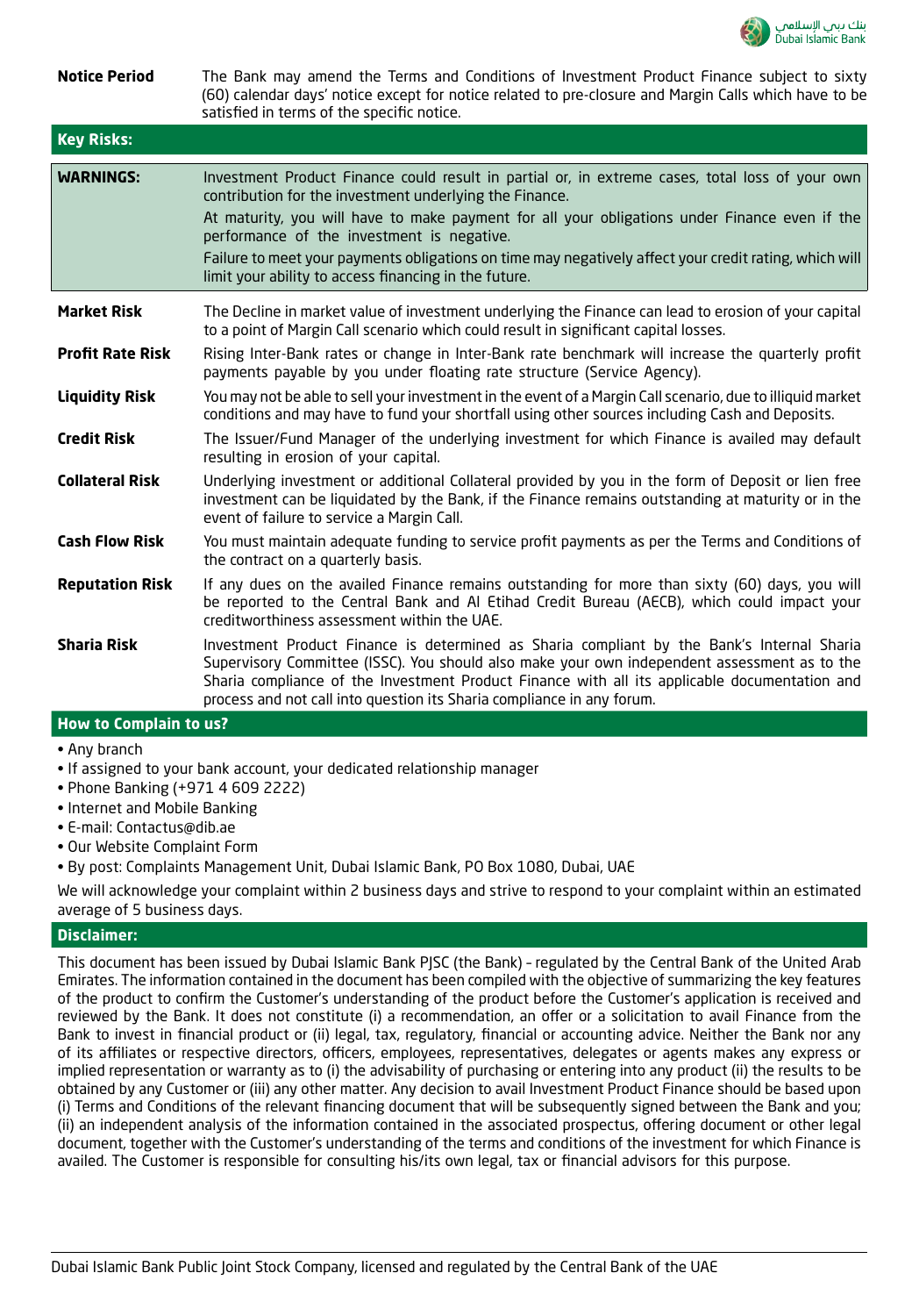

# **APPENDIX: INVESTMENT PRODUCT FINANCE - ILLUSTRATION**

| <b>Key Parameters (Assumed)</b> |            |
|---------------------------------|------------|
| <b>Proceeds from Finance</b>    | 500,000    |
| <b>Customer Contribution</b>    | 500,000    |
| Total Investment                | 1,000,000  |
| Tenor                           | 12 Months  |
| Dividend/Income                 | 4.00% p.a. |
| <b>Profit Rate</b>              | 1.75% p.a. |

## **Scenario 1- Impact of Change in Profit Rate on Annual Profit Payment and Net Income**

|                   | No Change | 1% Rate increase | 1% Rate decline |
|-------------------|-----------|------------------|-----------------|
| . Dividend/Income | 40,000    | 40,000           | 40,000          |
| Profit Payment    | (8,750)   | (13,750)         | (3,750)         |
| Net Income        | 31,250    | 26,250           | 36,250          |

## **Scenario 2 - Impact of Change in Price of Investment on Net Total Income (assuming no change in Profit Rate)**

|                       | No change                | 10% Price increase | 10% Price decline |
|-----------------------|--------------------------|--------------------|-------------------|
| Dividend/Income       | 40,000                   | 40,000             | 40,000            |
| Net Capital Gain/Loss | $\overline{\phantom{0}}$ | 100,000            | (100,000)         |
| Profit Payment        | (8,750)                  | (8,750)            | (8,750)           |
| Net Total Income      | 31,250                   | 131,250            | (68, 750)         |

## **Example of Instalment Allocation assuming increase in Inter-Bank Rate on a quarterly basis**

| Bank Finance (Bullet payment at Maturity) | 500,000                    |
|-------------------------------------------|----------------------------|
| Contract Date                             | January 1, 2021            |
| <b>Contract Tenor</b>                     | 12 Months                  |
| Profit Rate (p.a.)                        | 3M Inter-Bank Rate + 1.50% |
| January 1, 2021                           | 1.75%                      |
| April 1, 2021                             | 1.95%                      |
| July 1, 2021                              | 2.05%                      |
| October 1, 2021                           | 2.25%                      |

| <b>Instalment Payout*</b>        | <b>Constant Rate</b> | <b>Floating Rate</b> |
|----------------------------------|----------------------|----------------------|
| 1st Instalment - April 1, 2021   | 2,157.53             | 2,157.53             |
| 2nd Instalment - July 1, 2021    | 2,181.51             | 2,430.82             |
| 3rd Instalment - October 1, 2021 | 2,205.48             | 2,583.56             |
| 4th Instalment - January 1, 2022 | 502,205.48           | 502,835.62           |
| <b>Total Payment</b>             | 508,750.00           | 510,007.53           |

\* Instalments shall comprise only of profit payment calculated as (% p.a.) / (365)\* (No of Days between 2 instalment dates)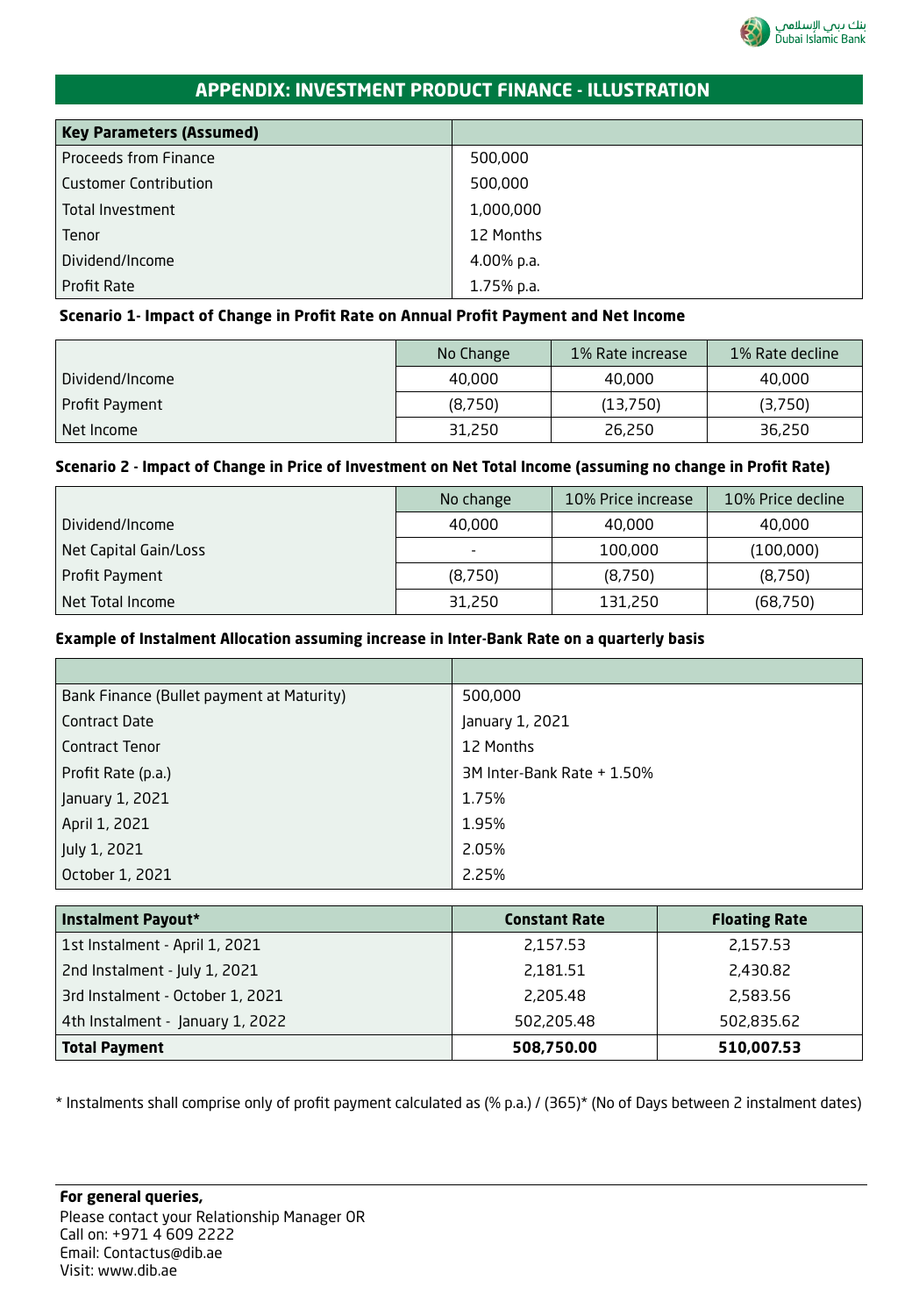

# **الملحق: تمويل المنتجات االستثمارية - التوضيح**

|             | المؤشرات الرئيسية (المفترضة) |
|-------------|------------------------------|
| 500,000     | حصيلة التمويل                |
| 500,000     | مساهمة المتعامل              |
| 1,000,000   | إجمالى الاستثمار             |
| 12 شـهر     | المدة                        |
| 4.00% سنويأ | توزيع الأرباح / الدخل        |
| 1.75% سنويأ | معدل الربح                   |

## **السيناريو** -1 **تأثير التغيير في معدل الربح على دفعة األرباح السنوية وصافي الدخل**

|         | زيادة في المعدل %1   انخفاض في المعدل %1 | لا يوجد تفيير |
|---------|------------------------------------------|---------------|
| 40,000  | 40,000                                   | 40,000        |
| (3,750) | (13,750)                                 | (8,750)       |
| 36,250  | 26,250                                   | 31,250        |

## **السيناريو الثاني - تأثير التغير في معدل االستثمار على صافي إجمالي الدخل )بافتراض عدم وجود تغيير في معدل الربح(**

| 10% انخفاض في المعدلات <br><b>10% زيادة المعدل</b> | لا تفيير                 |
|----------------------------------------------------|--------------------------|
| 40,000<br>40,000                                   | 40,000                   |
| 100,000<br>(100,000)                               | $\overline{\phantom{0}}$ |
| (8,750)<br>(8,750)                                 | (8,750)                  |
| (68, 750)<br>131,250                               | 31,250                   |

#### **مثال على توزيع األقساط بافتراض زيادة معدل الربح بين البنوك على أساس ربع سنوي**

| تمويل بنكى (دفعة واحدة في موعد الاستحقاق النهائي) | 500,000                                   |
|---------------------------------------------------|-------------------------------------------|
| تاريخ العقد                                       | 1 يناير 2021                              |
| مدة العقد                                         | 12 شهراً                                  |
| معدل الربح (سنوياً)                               | 3 أشهر معدل ربح متبادل بين البنوك + %1.50 |
| 1 يناير 2021                                      | 1.75%                                     |
| 1 أبريل 2021                                      | 1.95%                                     |
| 1 يوليو 2021                                      | 2.05%                                     |
| 1 أكتوبر 2021                                     | 2.25%                                     |

| سداد الأقساط*                | المعدل الثابت | المعدل المتفير |
|------------------------------|---------------|----------------|
| القسط الأول - 1 أبريل 2021   | 2,157.53      | 2,157.53       |
| القسط الثاني - 1 يوليو 2021  | 2,181.51      | 2,430.82       |
| القسط الثالث - 1 أكتوبر 2021 | 2,205.48      | 2,583.56       |
| القسط الرابع - 1 يناير 2022  | 502,205.48    | 502,835.62     |
| إجمالى المبالغ المسددة       | 508,750.00    | 510,007.53     |

\* تتكون الأقساط فقط من دفعات الربع المحسوبة على أنها (نسبة مئوية سنوياً) / (365) \* (عدد الأيام بين تاريخين من القسط)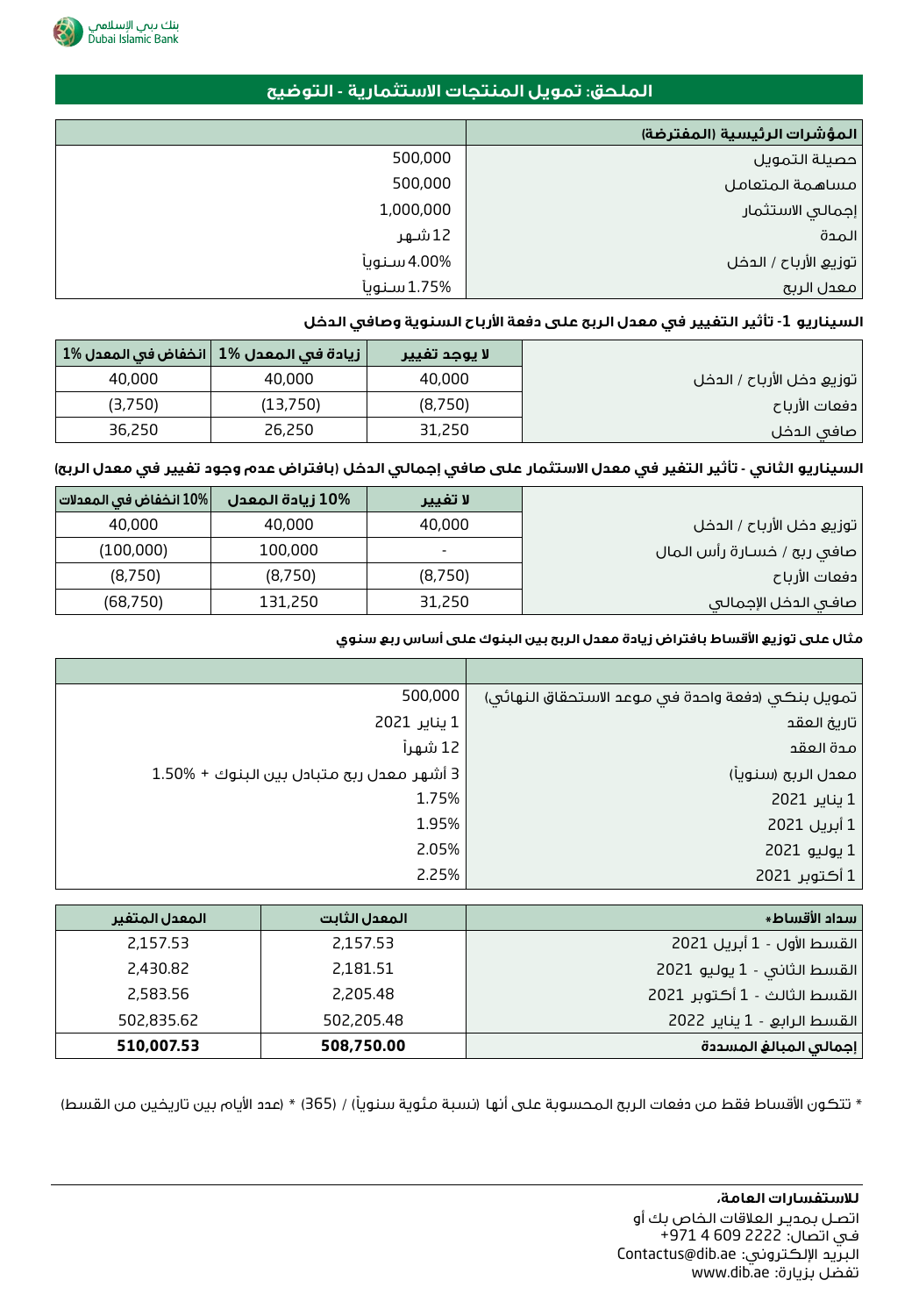

**فترة اإلشعار** ً يجـوز للبنـك تعديـل شـروط وأحـكام تمويـل المنتجـات االسـتثمارية وفقـا إلشـعار مدتـه سـتين )60( يومـا بحسـب التقييـم الميـادي فيمـا عـدا اإلشـعارات المتعلقـة باإلغـاق المسـبق وطلبـات تغطيـة الهامـش حيـث يجـب أن يتـم إصدار إشعارات محددة خاصة بهم.

| المخاطر الرئيسية:                                                                                                                                                                                                                                                                                                                                                                                  |                         |  |  |  |
|----------------------------------------------------------------------------------------------------------------------------------------------------------------------------------------------------------------------------------------------------------------------------------------------------------------------------------------------------------------------------------------------------|-------------------------|--|--|--|
| قد يؤدي تمويـل المنتجـات الاسـتثمارية إلـى خسـارة جزئيـة، أو  - فـي أسـوء الأحـوال - إلـى خسـارة كـليـة للاسـتثمار موضوع<br>معاملة التمويل.                                                                                                                                                                                                                                                        | تحذيرات:                |  |  |  |
| في موعد الاستحقاق النهائي، سوف يتعين عليك القيام بسداد جميع التزاماتك بموجب معاملـة التمويـل، حتـى وإن<br>كان أداء الاسـتثمار سـلبياً.                                                                                                                                                                                                                                                             |                         |  |  |  |
| إن الفشـل فـي الوفـاء بالتزاماتكــم الـماليـة فـي مـواعيدهــا الـمـحـدة قـد يؤثـر سـلبأ علــى تصنيفكــم الائتمانــي، وذلـك<br>سـوف يحـد مـن قدرتكــم فـي الحصـول علــى التمويـل المصرفـي فـي المسـتقبل.                                                                                                                                                                                            |                         |  |  |  |
| يمكـن أن يـؤدي انخفـاض القيمـة السـوقية للاسـتثمار الأساسـي الـذي يقـوم عليـه الـتمويـل إلـى تـآكـل رأس المـال<br>الخـاصٍ بـك إلـى حـد الوصـول الـى سـيناريو  "طلـب تغطيـة الهامـش" والـذي قـد يـؤدي بـدوره إلـى خسـائر كبيـرة<br>في رأس المال.                                                                                                                                                    | مخاطر السوق             |  |  |  |
| <b>مخاطر معدل الربح</b> يـؤدي ارتفاع معدلات الربح بيـن البنـوك أو التغييـر فـي معـدلات الربـح بيـن البنـوك إلـى زيـادة دفعـات الأربـاح الربـع<br>سنوية المستحقة عليك بموجب <i>ه</i> يكل السعر العائم (وكالة الخدمات).                                                                                                                                                                              |                         |  |  |  |
| قـد لا تتمكـن مـن بيـع اسـتثمارك فـي حالـة وجـود سـيناريو  "طلـب تغطيـة الهامـشِ"، بسـبب ظـروف السـوق<br>(عـده سـيولة السـوق) وقـد تضطـر إلـى تمويـل العجـز الخـاص بـك باسـتخدام مصـادر أخـرى بمـا فـي ذلـك النقـد<br>والودائع.                                                                                                                                                                    | مخاطر السيولة           |  |  |  |
| قـد يتخلـف الـمُصدر/مديـر الصنـدوق، للاسـتثمار الأساسـي الـذي يقـوم عليـه التمويـل، عـن السـداد مـمـا يـؤدي إلـى<br>تآكل رأس المال الخاص بك.                                                                                                                                                                                                                                                       | مخاطر الاثتمان          |  |  |  |
| يجـوز لـلبنـك تصفيـة الاسـتثمار الأساســي أو الضمانـات الإضافيـة الـمقدمـة مــن قبـلـك فـي شـكـل وديعـة أو اسـتثمار<br>خال مـن الـرهـن، إذا ظل الـتمويل مـسـتحقّا عند تاريخ الاستحقاق أو في حال عدم إمـكـانية تغطية الـهامـش.                                                                                                                                                                      | مخاطر الضمان<br>الإضافي |  |  |  |
| يجب أن تحتفظ بأموال كافية لسداد دفعات الأرباح على أساس ربع سنوي وفقًا لشروط وأحكام العقد.                                                                                                                                                                                                                                                                                                          | مخاطر التدفق<br>النقدي  |  |  |  |
| إذا بقيت أي مبالـغ تتعلـق بالتمويـل الممنـوح مسـتحقة لأكثـر مـن سـتين يومْـا، فسـيتم إبـلاغ كلٍ مـن المصـرف<br>المركـزي ومكـتـب الاتحـاد الائتمانـي (AECB) بذلـك، مـمـا قـد يؤثـر علـى تقييمـك مـن حيـث الـجـدارة الائتمانيـة داخـل<br>دولة الإمآرات العربية المتحدة.                                                                                                                              | مخاطر السمعة            |  |  |  |
| اطلعت لجنـة الرقابـة الشـرعية الداخليـة للبنـك علـى تمويـل المنتجـات الاسـتثمارية وقـررت بأنهـا متوافقـة مـع<br>أحكام الشـريعة الإسـلامية . كمـا أن عليـك إجـراء تقييـم مسـتقل لدرجـة الامتثـال الشـرعي لتمويـل المنتجـات<br>الاســتثمارية وجميـــــع الـمـســتندات والـعمـلـيــات الـمـتعلـقــة بهــا، وألا تدّعـــي بعـــدم، توافقهـــا مــــع ضوابـــط الشـــريعة<br>الإسلامية  فى أى محفلٍ كان | مخاطر الشريعة           |  |  |  |

## **كيف تقدم شكوى لنا ؟**

• أي فـرع مـن فروع البنك

• مدير العالقات المخصص لك )في حال تعيينه بشـكل خاص لحسـابك المصرفي(

الهاتـف المصرفـي )2222 609 4 +971(

- الخدمـات المصرفيـة عبـر اإلنترنت والهاتف المتحرك
	- Contactus@dib.ae :االلكتروني البريـد•
	- ملء نموذج شـكوى عبر موقعنا االلكتروني

• عن طريق البريد: وحدة إدارة الشـكاوى، بنك دبي اإلسـامي، أموال بريد ،1080 دبي، اإلمارات العربية المتحدة

سنسـتلم شـكواك خال يومي عمل وسنسـعى جاهدين للرد على شـكواك في غضون 5 أيام عمل.

#### **إخالء مسؤولية :**

تـم إصـدار هــذه الوثيقــة مــن قبــل بنــك دبــي الإســلامي ش.م.ع (البنــك) - وهــو شــركة خاضعـة لرقابــة مصـرف الإمــارات العربيــة المتحــدة المركـزي. تـم تجميـع المعلومـات الـواردة فـي المسـتند بهـدف تلخيـص الميـزات الرئيسـية للمنتـج لتأكيـد فهـم المتعامـل للمنتـج قبـل اسـتلام طلـب المتعامـل ومراجعتـه مـن قبـل البنـك. لا تشـكـل هـذه الوثيقـة (1) توصيـة او عرضـا او طلبـًا للاسـتفادة مـن تمويـل مـن البنـك للاسـتثمار فـي منتـج مالـي أو (2) استشـارة قانونيـة أو ضريبيـة أو تنظيميـة أو ماليـة أو محاسـبية. لا يقـدم البنـك أو أي مـن الشـركات التابعـة لـه أو المديريـن أو المسـؤولين أو الموظفيـن أو الممثليـن أو المندوبيـن أو الـوكالء المعنييـن أي تمثيـل أو ضمـان صريـح أو ضمنـي فيمـا يتعلـق بــ (1) توصيـة لشـراء أي منتـج (2) النتائـج التـي سـيتم الـحصـول عليهـا مـن قبـل أي مـتوامـل أو (3) أي مسـألة أخـرى. يجب أن يسـتند أي قـرار للاسـتفادة مـن تمويـل المنتجـات الاسـتثمارية إلـى (1) الشـروط والأحـكام الـواردة فـي وثيقـة التمويـل ذات الصلـة التـي سـيتم توقيعهـا الحقـا بينـك وبيـن البنـك؛ )2( تحليـل مسـتقل للمعلومـات الـواردة فـي نشـرة االكتتـاب ذات الصلـة، أو مسـتند الطـرح أو أي مسـتند قانونـي آخـر، إلـى جانـب فهـم المتعامـل لشـروط وأحـكام االسـتثمار الـذي يتـم الحصـول علـى التمويـل مـن أجلـه. يتحمـل المتعامـل مسـؤولية استشـارة مستشـاريه القانونييـن أو المالييـن أو مستشـاري الضريبـة لهـذا الغـرض.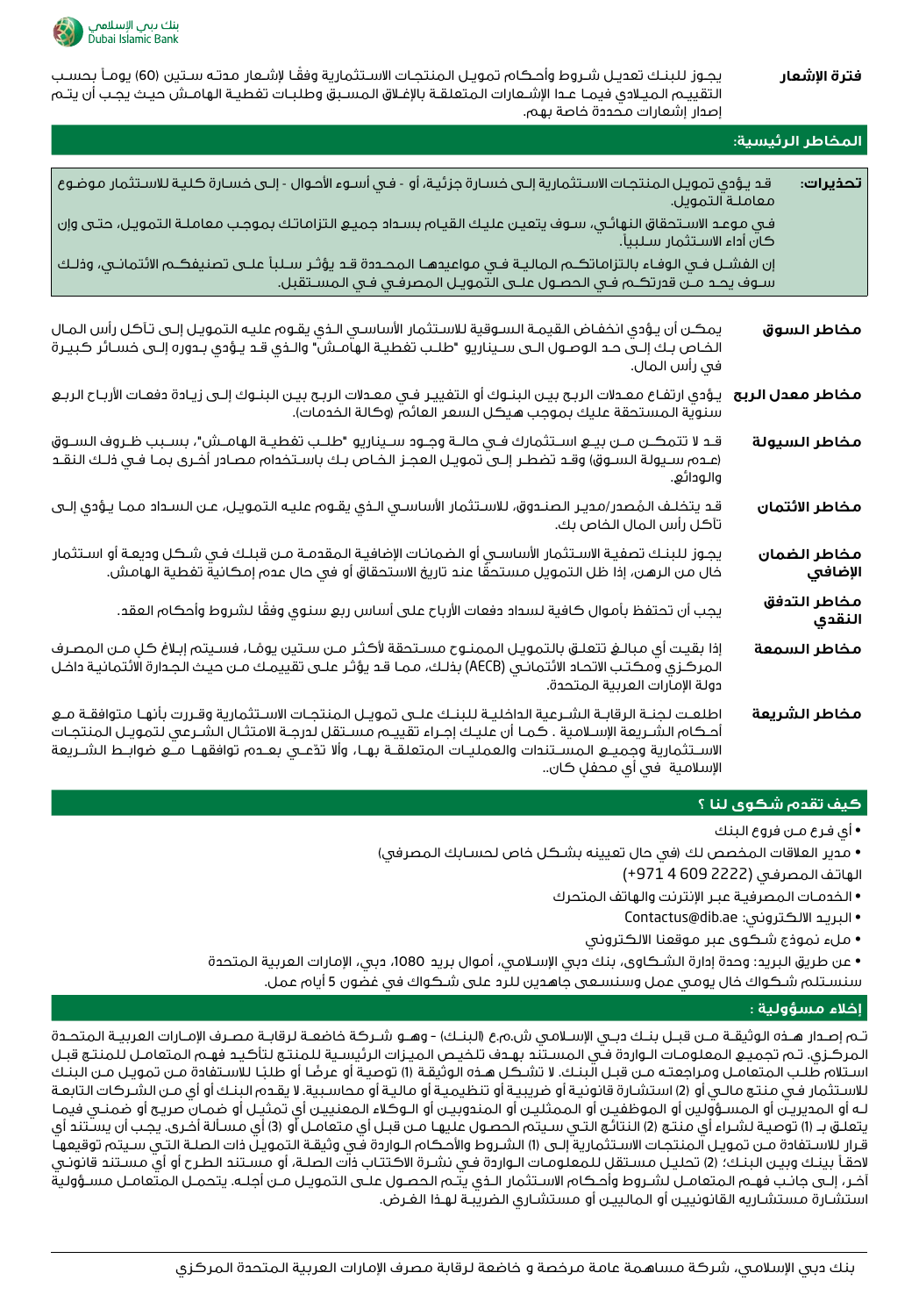

|                                                                                                                                                                                                                                                                                                                                                                                                                                                                       |                                                                                                                                                                                                                                                                                                                                                                                                                                                                                                                                                                                                                                                                                                                                                                                                                                                                                 |       |                                                         | طبيعة الدفعات                             |                     | دفعات أخرى                    |
|-----------------------------------------------------------------------------------------------------------------------------------------------------------------------------------------------------------------------------------------------------------------------------------------------------------------------------------------------------------------------------------------------------------------------------------------------------------------------|---------------------------------------------------------------------------------------------------------------------------------------------------------------------------------------------------------------------------------------------------------------------------------------------------------------------------------------------------------------------------------------------------------------------------------------------------------------------------------------------------------------------------------------------------------------------------------------------------------------------------------------------------------------------------------------------------------------------------------------------------------------------------------------------------------------------------------------------------------------------------------|-------|---------------------------------------------------------|-------------------------------------------|---------------------|-------------------------------|
|                                                                                                                                                                                                                                                                                                                                                                                                                                                                       | من دون مبلغ إضافي                                                                                                                                                                                                                                                                                                                                                                                                                                                                                                                                                                                                                                                                                                                                                                                                                                                               |       |                                                         |                                           |                     | السداد المبكر                 |
|                                                                                                                                                                                                                                                                                                                                                                                                                                                                       | يعادل ناتج (المبلغ المستحق في الذمة) × (عدد الأيام من تاريخ استحقاق المبلغ/365                                                                                                                                                                                                                                                                                                                                                                                                                                                                                                                                                                                                                                                                                                                                                                                                  |       |                                                         |                                           |                     | مبلغ التبرع                   |
|                                                                                                                                                                                                                                                                                                                                                                                                                                                                       |                                                                                                                                                                                                                                                                                                                                                                                                                                                                                                                                                                                                                                                                                                                                                                                                                                                                                 |       | يوه <sub>)</sub> × (معدل الربح + 2% سنوياً)             |                                           |                     |                               |
|                                                                                                                                                                                                                                                                                                                                                                                                                                                                       |                                                                                                                                                                                                                                                                                                                                                                                                                                                                                                                                                                                                                                                                                                                                                                                                                                                                                 |       |                                                         |                                           |                     |                               |
|                                                                                                                                                                                                                                                                                                                                                                                                                                                                       | 15 درهم (غير شاملة لضريبة القيمة المضافة) مستحقة الدفع للوكيل بموجب معاملة                                                                                                                                                                                                                                                                                                                                                                                                                                                                                                                                                                                                                                                                                                                                                                                                      |       |                                                         |                                           |                     | رسوم الوكيل (رسوم لمرة        |
|                                                                                                                                                                                                                                                                                                                                                                                                                                                                       |                                                                                                                                                                                                                                                                                                                                                                                                                                                                                                                                                                                                                                                                                                                                                                                                                                                                                 |       |                                                         | المرابحة (السلع)                          |                     | واحدة)                        |
|                                                                                                                                                                                                                                                                                                                                                                                                                                                                       |                                                                                                                                                                                                                                                                                                                                                                                                                                                                                                                                                                                                                                                                                                                                                                                                                                                                                 |       |                                                         |                                           |                     | هيكل متوافق مع أحكام الشريعة: |
| مـن خـلال عقـد مرابحـة، وبموجـب وعـدٍ منـك نحصـل عليـه مقدمـاً، يشـتري البنـك الأصـول المعنيـة وبعـد ذلـك<br>يبيعها لك مقابـل ثمـن البيـهِ الـذي يتكـون مـن ثمـن التكلفـة زائـد مبلـغ الربـح الـذي يتـم احتسـابه وفقـأ لمعـدل<br>الربح. ويكـون ثمـن البيـع مسـتحقّاً للسـداد مـن طرفـك خـلال مـدة التمويـل.                                                                                                                                                           |                                                                                                                                                                                                                                                                                                                                                                                                                                                                                                                                                                                                                                                                                                                                                                                                                                                                                 |       |                                                         |                                           |                     | المرابحة:                     |
| مـن خـلال عقـد وكالـة الـخدمـات، يقـوم البنـك بتعيينـك بصفـة وكـيـل خدمـات بالنيابـة عنـه لإدارة الأصـول المعنيـة.<br>هـذه الأصـول المعنيـة يتـم شـراؤها مـن قبـل البنـك. ويتـم سـداد الدخـل المتحقـق مـن الأصـول المعنيـة إلـى البنـك<br>في حدود الربح المتوقع، أمـا فاتُض الربح فهـو مـن حقـك كـحافـز علـى حسـن الأداء.                                                                                                                                             |                                                                                                                                                                                                                                                                                                                                                                                                                                                                                                                                                                                                                                                                                                                                                                                                                                                                                 |       |                                                         |                                           |                     | وكالة الخدمات:                |
|                                                                                                                                                                                                                                                                                                                                                                                                                                                                       |                                                                                                                                                                                                                                                                                                                                                                                                                                                                                                                                                                                                                                                                                                                                                                                                                                                                                 |       |                                                         |                                           |                     | الشروط والأحكام الرئيسية:     |
|                                                                                                                                                                                                                                                                                                                                                                                                                                                                       | مبلـغ التسـهيل المقـدم مـن بنـك دبـي الإسـلامـي ش.م.ع (البنك) للسـماح لمتعامـل (لمتعاملـي) البنـك إما بزيادة                                                                                                                                                                                                                                                                                                                                                                                                                                                                                                                                                                                                                                                                                                                                                                    |       |                                                         |                                           |                     | التمويل                       |
|                                                                                                                                                                                                                                                                                                                                                                                                                                                                       | حجم استثماراتهم أو السعي للحصول على السيولة مقابل استثماراتهم الحالية للاستخدام الشخصي.                                                                                                                                                                                                                                                                                                                                                                                                                                                                                                                                                                                                                                                                                                                                                                                         |       |                                                         |                                           |                     |                               |
| الصكــوك أو الصناديــق المشــتركة (بمــا فــي ذلــك صناديــق الاســتثمار الـمتداولــة) أو الأســهم أو أي اســتثمار آخــر<br>معتمد.                                                                                                                                                                                                                                                                                                                                    |                                                                                                                                                                                                                                                                                                                                                                                                                                                                                                                                                                                                                                                                                                                                                                                                                                                                                 |       |                                                         |                                           | الضمان الإضافي      |                               |
|                                                                                                                                                                                                                                                                                                                                                                                                                                                                       | نسبة مبلغ التمويل إلىى القيمة السوقية للضمانات الإضافية التى يتم تقديم التمويل مقابلها. على سبيل                                                                                                                                                                                                                                                                                                                                                                                                                                                                                                                                                                                                                                                                                                                                                                                |       |                                                         |                                           |                     | نسبة التمويل إلى              |
|                                                                                                                                                                                                                                                                                                                                                                                                                                                                       | المثال، إذا تـم تخصيص نسـبة %50 مـن التمويـل مقابـل القيمـة لاسـتثمار بقيمـة (1) مليـون درهـم إماراتـي؛ فإن                                                                                                                                                                                                                                                                                                                                                                                                                                                                                                                                                                                                                                                                                                                                                                     |       | البنك سيقدم تمويلاً بقيمة 500,000 درهم لمتعامل.         |                                           |                     | القيمة (FTV)                  |
| الحد المعيـن مـن نسـبة التمويـل إلـى القيمـة الـذى يوجـب علـى المتعامـل أداء دفعـة نقديـة أو تقديـم ضمـان<br>إضافـي مقبـول لـدى البنـك، فـي غضـون 5 أيـام عمـل مـن إشـعار البنـك بطلـب تغطيـة الهامـش، بقيمـة تكفـي<br>لإعادة ضبط نسبة التمويل إلـى القيمـة مـرة أخـرى إلـى النسـبة الأصليـة. إذا لـم يتم تسـوية طلب تغطيـة الهامش<br>خلال هذه الفترة الزمنية، فيجوز للبنك علـى الفـور تسريع جميـع المبالـغ المسـتحقة بموجب التمويـل، حيـث<br>أمكن، وتصفية الاستثمار. |                                                                                                                                                                                                                                                                                                                                                                                                                                                                                                                                                                                                                                                                                                                                                                                                                                                                                 |       |                                                         |                                           | طلب تفطية<br>الهامش |                               |
| هـو الحـد المعيـن لنسـبة التمويـل إلـى القيمـة والـذي يجـوز للبنـك عنـد الوصـول إليـه تصفيـة الضمانـات الإضافيـة<br>على الفور.                                                                                                                                                                                                                                                                                                                                        |                                                                                                                                                                                                                                                                                                                                                                                                                                                                                                                                                                                                                                                                                                                                                                                                                                                                                 |       |                                                         |                                           |                     | البيع                         |
|                                                                                                                                                                                                                                                                                                                                                                                                                                                                       | الثمن وفقاً لنسبة التمويل إلى<br>القيمة                                                                                                                                                                                                                                                                                                                                                                                                                                                                                                                                                                                                                                                                                                                                                                                                                                         |       | نسبة التمويل إلى القيمة                                 | مستوى التمويل مقابل<br>القيمة المعتمد     |                     |                               |
| البيع                                                                                                                                                                                                                                                                                                                                                                                                                                                                 | طلب تفطية الهامش                                                                                                                                                                                                                                                                                                                                                                                                                                                                                                                                                                                                                                                                                                                                                                                                                                                                | البيع | طلب تفطية الهامش                                        |                                           |                     |                               |
| 32.3                                                                                                                                                                                                                                                                                                                                                                                                                                                                  | 45.4                                                                                                                                                                                                                                                                                                                                                                                                                                                                                                                                                                                                                                                                                                                                                                                                                                                                            | 77.5% | 55%                                                     | 25%                                       |                     |                               |
| 48.8                                                                                                                                                                                                                                                                                                                                                                                                                                                                  | 62.5                                                                                                                                                                                                                                                                                                                                                                                                                                                                                                                                                                                                                                                                                                                                                                                                                                                                            | 82%   | 64%                                                     | 40%                                       |                     |                               |
| 58.8                                                                                                                                                                                                                                                                                                                                                                                                                                                                  | 71.4                                                                                                                                                                                                                                                                                                                                                                                                                                                                                                                                                                                                                                                                                                                                                                                                                                                                            | 85%   | 70%                                                     | 50%                                       |                     |                               |
| 68.2                                                                                                                                                                                                                                                                                                                                                                                                                                                                  | 78.9                                                                                                                                                                                                                                                                                                                                                                                                                                                                                                                                                                                                                                                                                                                                                                                                                                                                            | 88%   | 76%                                                     | 60%                                       |                     |                               |
| 74.4                                                                                                                                                                                                                                                                                                                                                                                                                                                                  | 83.5                                                                                                                                                                                                                                                                                                                                                                                                                                                                                                                                                                                                                                                                                                                                                                                                                                                                            | 90.1% | 80.2%                                                   | 67%                                       |                     |                               |
| 81.1                                                                                                                                                                                                                                                                                                                                                                                                                                                                  | 88.2                                                                                                                                                                                                                                                                                                                                                                                                                                                                                                                                                                                                                                                                                                                                                                                                                                                                            | 92.5% | 85%                                                     | 75%<br>* بفرض أن الثمن المبدئى 100.       |                     |                               |
|                                                                                                                                                                                                                                                                                                                                                                                                                                                                       | علـــى ســبيل الـمثـال، عندمــا تكــون نســبة الـتمويــل إلـــى القيمــة الـمقبولــة تبلــغ 50%، يرســل البنــك طلبـأ<br>بتغطية الهامـش عندمـا تصـل نسـبة التمويـل إلـى القيمـة إلـى %70، وذلـك يعنـى أن الثمـن ينخفـض إلـى<br>71.4. وبمعنـى آخـر، سـتنخفض قيمـة المليـون درهــم إماراتـى إلـى 714,000 درهــم إماراتـى وسـيكون<br>لديـك خســارة مـحتملــة قدرهــا  286,000 درهـــم أي بنســبة %57.2 مــن مـســاهـمتك الاســتثمارية البالغــة<br>يمكنك إعادة ضبط نسبة التمويل إلى القيمة إلى وضعها الأصلى وذلك مـن خلال دفع مبلغ وقدره 143,000<br>إذا لـم تقـم بإعـادة ضبـط اسـتثمارك خـلال 5 أيـام عمـل أو فـي حـال وصلـت نسـبة التمويـل إلـي القيمـة إلـي 85%،<br>أى ينخفـض الثمـن إلـى 58.8 وتنخفـض قيمـة الاسـتثمار إلــى 588,000 درهــم إماراتـى، سـيقوم البنـك عندتـذ<br>بتصفية اسـتثمارك وسـتكون لديـك خسـارة فعليـة قدرهـا 412,000 درهـم إماراتـي، أي %82.4 مـن مسـاهمتك |       | درهم إماراتي أو تقديم ضمانات إضافية بقيمة 286,000 درهم. | الاستثمارية البالغة 500,000 درهم إماراتي. | 500,000 درهـم.      |                               |
|                                                                                                                                                                                                                                                                                                                                                                                                                                                                       | سيتم وضع علامـة الرهـن علـى الاسـتثمار الـذي تـم الـحصـول علـى التمويـل مـن أجلـه إلـى أن يتـم تسـوية التمويـل<br>بالكامـل. ينبغـى تقديـم ضمـان شـخصى للشـخص المفـوض بالتوقيع عن المتعاملين من المؤسسـات والشـركات.<br>سـيتم أيضًا وضـع علامـة الرهـن علـى الضمانـات الإضافيـة المقدمـة مـن أجـل طلـب تغطيـة الهامـش. يجـوز للبنـك                                                                                                                                                                                                                                                                                                                                                                                                                                                                                                                                              |       |                                                         |                                           |                     | الالتزامات<br>المضمونة        |

التصــرف فــي االســتثمار و / أو الضمانــات اإلضافيــة فــي حــال عــدم إمكانيــة تغطيــة الهامــش أو ســداد التمويــل عنــد

االستحقاق. يجوز تسوية أي مبالغ مستحقة بموجب التمويل من أي حساب آخر تملكه في البنك.